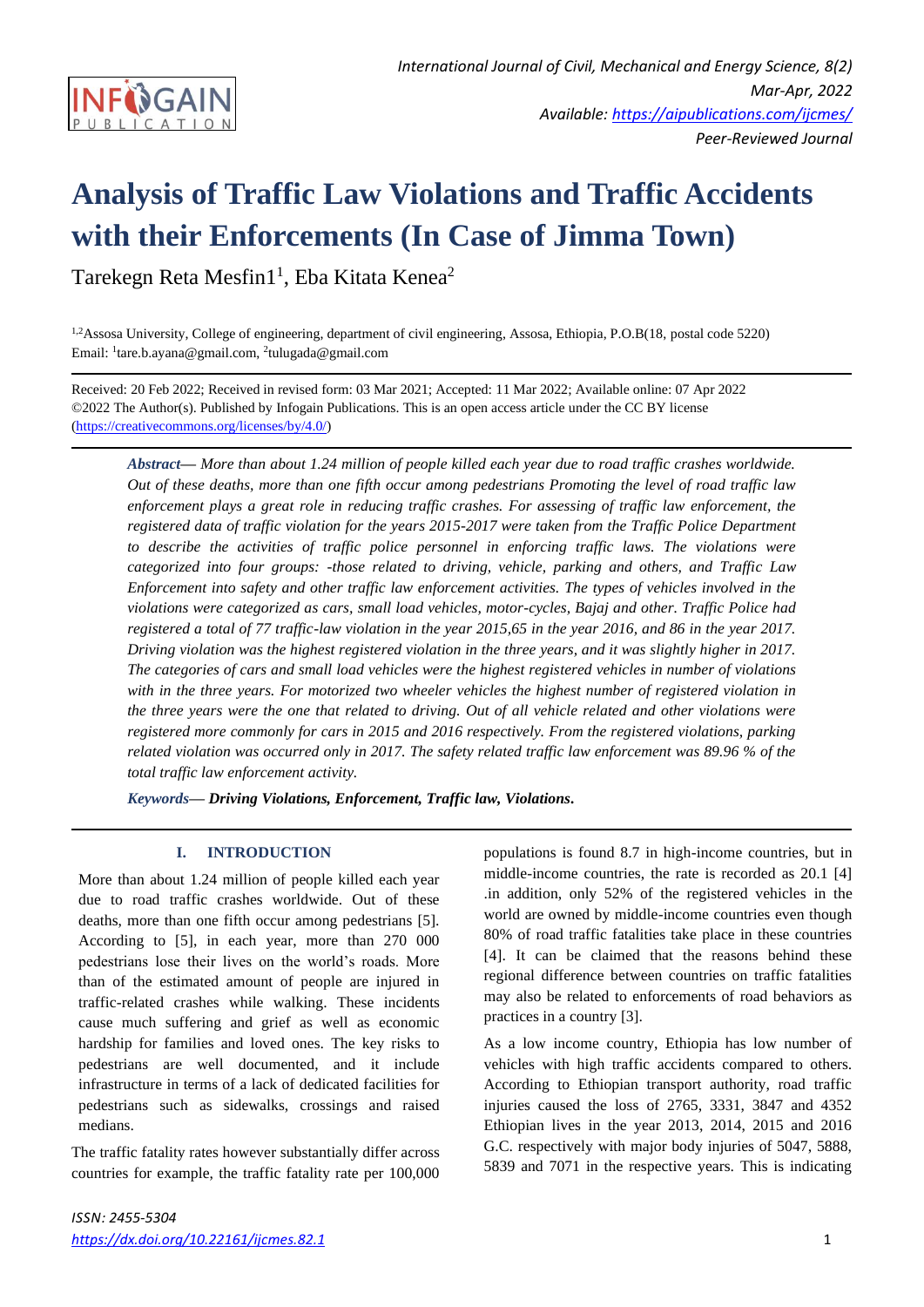an increasing trend of road traffic accidents year by year though road traffic safety laws do exist and there are low number of vehicles in the country [6].

Enforcement of the existing road traffic law is paramount of importance to shape road user behavior. Worldwide there are many organizations that analyze road traffic crashes and maintain global crash statistics [2,4]. For instance, the [2] has proven track record in promoting the highly efficient practices in road safety such as helmet and seatbelt wearing, restrictions on drunk driving, implementing traffic regulations.

## **II. MATERIALS AND METHODOLOGY**

#### **2.1 STUDY AREA**

#### *2.1.1 LOCATION*

Jimma city which is the capital city of Jimma zone, Oromiya National Regional state, is located in southwest part of Ethiopia and 348 km away from the capital city. This city is located at an average altitude of 1700m above sea level and its astronomical location is 7º 4'North Latitude and 36º 5' East Longitude. It has a total area of 46.23 km2 (4623 ha.).

#### **2.1.2 Population**

Jimma city was reported to dwell a population of 120,960 during the third Ethiopian census [1], out of which 50.3% were males and 49.7% were females. It is shown by the [1] that Jimma is the largest city in southwest part of Ethiopia and 9th most populous city next to Dese, having an estimated total population of 177,943.

#### **2.2 DATA COLLECTION METHOD**

The registered traffic law violation data for the three consecutive years were taken from the Jimma city's traffic department office. The registered traffic law violation for the three years of 2015,2016 and 2017 have been taken from the department of traffic police of Jimma city and then be used for analysis.



*Fig.1 Violations created due to inappropriate turning.*

(source: from Jimma city's traffic department office)

#### **2.3 Data Analysis**

After completing data collection, the quantitative and qualitative data have been analyzed. The computer software application that is Statistical Package for the Social Science (SPSS), which is useful for the quantitative data analysis, was used to analyze the data obtained from intended sources. The results were presented in quantitative and qualitative terms in the form of tables, bar graphs and percentages.

### **2.4 TRAFFIC LAW ENFORCEMENT ACTIVITY**

Various vehicles and traffic law violations were subdivided into different groups in order to make important recommendation for action and this subdivision is used in the analyses. One possible thing is that vehicle driver may not be available in some traffic violations or when traffic police are unable to stop the person committing the violation but records the vehicle registration number of the vehicle driven by that driver.

2.4.1 Categories of Vehicles

Five categories of vehicles were used and shown below.

Cars – this category included automobile, pick-ups and tax

Motorized two-wheelers or motorcycles

Small-load vehicles – the vehicles that carry a small amount of load within the city limits were included in this category.

Bajaj- these are three-wheeler commercial passenger vehicles that are meant to carry three adult passengers

Others – this category included buses, trucks, truck trailers, tractors, jeeps and other vehicles.

There are also violations caused by carts and nonmotorized cycles, and also there is violation for which the vehicle type causing it is unknown.



*Fig.2 Accidents caused by violations of different categories of vehicles.*

(Source: from Jimma city's traffic department office)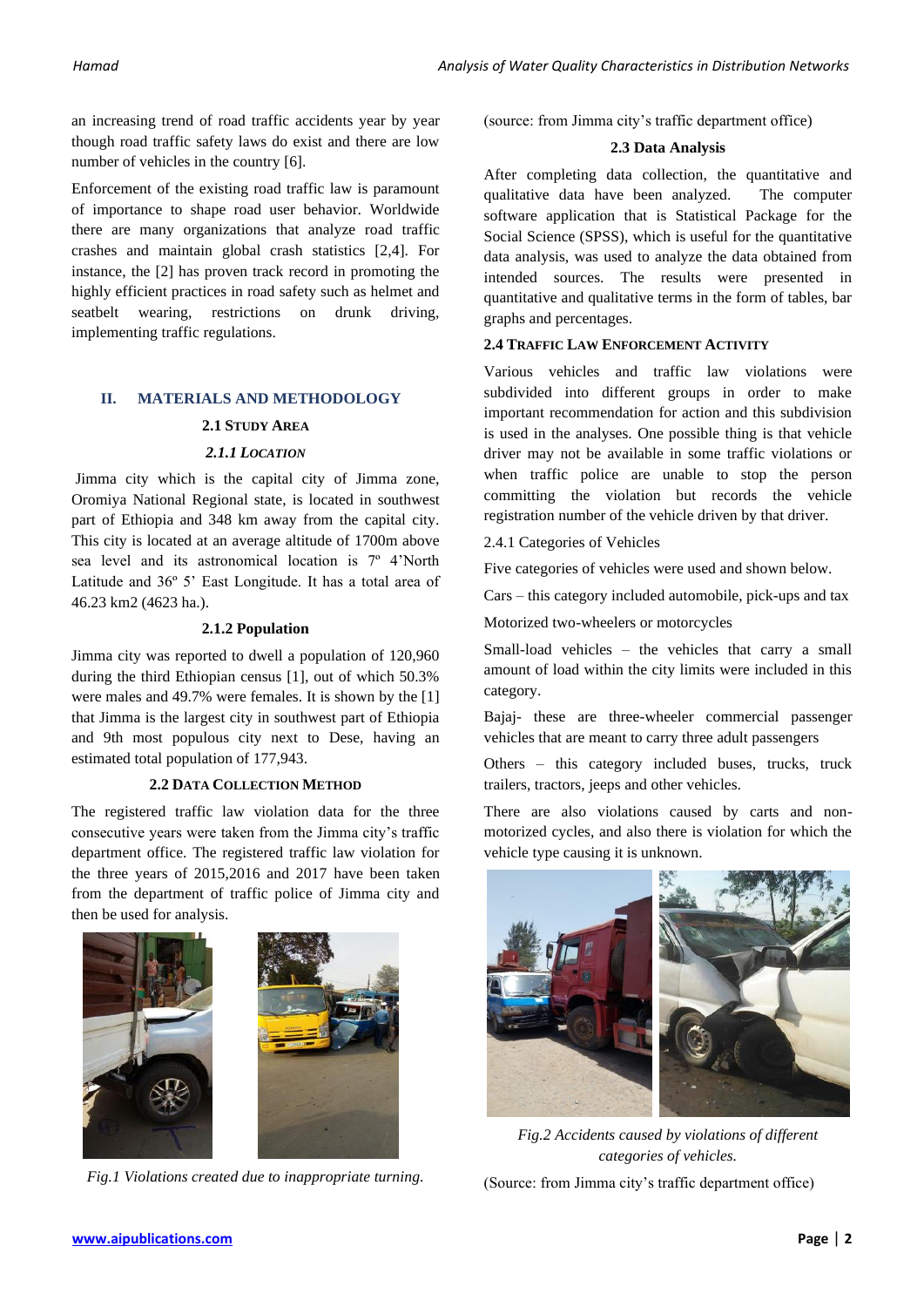#### 2.4.2 Categories of Traffic Law Violations

The traffic law violations were subdivided into four categories of violations for further analysis.

Driving violations – these included disobeying/jumping a traffic signal, driving on the wrong side of the road (driving opposite to the direction of the traffic), khat (impaired cognitive skill), lack of giving priority for another driver(vehicle), lack of giving pedestrian priority, lack of giving adequate gap in traffic, overtaking another vehicle at steep grade, overtaking another vehicle at a curve, making unexpected turning after overtaking, overtaking a vehicle from the wrong side, rash driving, speeding, drink–driving, making inappropriate turning, disregard traffic police commands, making unexpected driving of stopped vehicle, fatigue driving, inattention driving , three people riding on a two-wheeler meant for two people and use of mobile phone while driving.

Parking violations – these included improper stopping (parking in a no parking zone and parking in a manner that obstructs the flow of traffic).

Vehicle violations – these violations were related to poor condition of vehicle and included worn brakes, worn(bald) tires, tire burst, and steering problems

Other violations – all the other violations were combined under this category and included carrying extra number of passengers, improper lighting, violations related to road condition problems, violations related to pedestrian errors and the like(unknown).

| Table 1 Categories of traffic law violations |  |  |  |  |  |
|----------------------------------------------|--|--|--|--|--|
|----------------------------------------------|--|--|--|--|--|

| <b>Traffic</b><br>violation | law | <b>Year 2015</b> | <b>Year 2016</b> | <b>Year 2017</b> |
|-----------------------------|-----|------------------|------------------|------------------|
| Driving<br>violations       |     | 69               | 58               | 79               |
| Parking<br>violations       |     | $\Omega$         | 0                |                  |
| Vehicle<br>violations       |     | 4                | 1                |                  |
| Other<br>violations         |     | 4                | 6                | 6                |

#### **III. RESULT AND DISCUSSION**

#### **3.1 Violations of Road Traffic Laws**

Table 2 Correlation coefficient for total violation with violated traffic laws.

|                                                                 | <b>Total violations</b> |        |
|-----------------------------------------------------------------|-------------------------|--------|
|                                                                 | <b>Correlatio</b>       | Sig.   |
|                                                                 | $\mathbf n$             | $(2 -$ |
|                                                                 |                         | tailed |
|                                                                 |                         | ⟩      |
| Drink driving (Drunk driver)                                    | .971                    | .154   |
| Driving on the wrong side of the<br>road                        | $-971$                  | .154   |
| Lack of giving priority for another<br>driver                   | .500                    | .667   |
| Lack of giving pedestrian priority                              | $-971$                  | .154   |
| Overpassing another vehicle at<br>steep grade                   | $-.240$                 | .846   |
| Making unexpected turning after<br>overpassing                  | $-.232$                 | .851   |
| Lack of giving adequate gap in<br>traffic                       | $.997*$                 | .045   |
| Overpassing another vehicle at a<br>curve                       | .971                    | .154   |
| Speeding                                                        | .148                    | .905   |
| Improper overtaking                                             | .971                    | .154   |
| Inappropriate turning                                           | .240                    | .846   |
| Making unexpected driving of<br>stopped vehicle                 | $-.545$                 | .633   |
| Improper stopping                                               | .971                    | .154   |
| Fatigue                                                         | .971                    | .154   |
| Worn brake                                                      | $-.721$                 | .488   |
| Tire burst                                                      | $-.277$                 | .821   |
| Pedestrian problem                                              | $-.693$                 | .512   |
| *. Correlation is significant at the 0.05 level (2-<br>tailed). |                         |        |

Based on Table 2, the relationship between registered total violation and various types of violated traffic laws were tested using Pearson correlation. Result showed that total violation was positively correlated with lack of giving adequate gap in traffic ( $r=0.997$ ,  $p<0.05$ ). Some of the driver did not need to give adequate gap and attempt to take a short route in order to either save time or fuel, thereby committing violation. The registered total violation has a positive correlation with drink driving, lack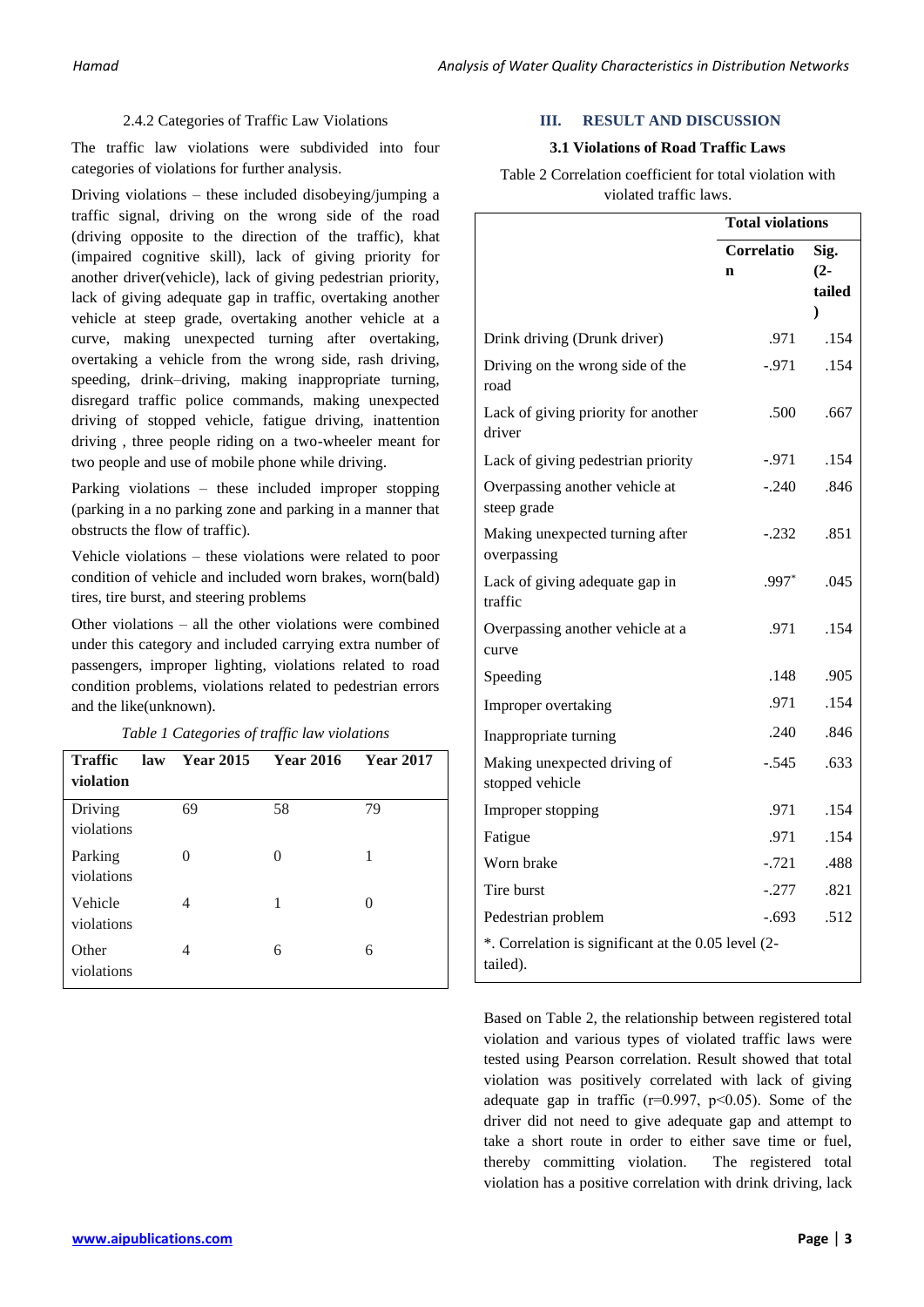of giving priority for another driver, overpassing another vehicle at a curve, Speeding, improper overtaking, inappropriate turning, improper stopping, Fatigue. And it has a negative correlation with driving on the wrong side of the road, lack of giving pedestrian priority, overpassing another vehicle at steep grade, making unexpected turning after overpassing, making unexpected driving of stopped vehicle, worn brake, tire burst, pedestrian problem. The registered violation has no relation with Khat (impaired cognitive skill), Disregard traffic police commands, Disregard traffic lights, Disregard stop sign, Disregard of "give priority sign", Inattention driving, Improper lighting, carrying extra number of passengers(overloading), Worn(bald) tires, Steering problem, Problem of road condition.

In the year 2015, 77 number of traffic violation was registered out of which one was caused by a cart and the other one was caused by non-motorized bicycle. The more number of violation during this year was occurred due to lack of giving pedestrian priority and making unexpected turning after overcoming another vehicle in which each of them accounts 24.68% (19 in number) of the total recorded violations. Lack of giving adequate gap in traffic (too follow closely) was the second violation in content, which accounts about 11.69% of the total recorded violation.

For the year 2016, the more number of violation was that of speeding which holds about 32.31% (21 in number) of the total recorded violations. Lack of giving pedestrian priority was the second higher one that accounts about 29.23%(19 in number) of the total registered violation. Violation relating to making unexpected driving of stopped vehicle is the third higher registered violation, holding about 7.69%(5 in number) of the total. Violation relating to lack of giving adequate gap in traffic (follow too closely) was the highest registered violation during the year 2017 which accounts about 41.86% (36 in number) of the total. Speeding was the second major registered violation and its percentage was 22.1% of the total. Lack of giving pedestrian priority was the third major registered violation and holds 8.1% of the total.

## **3.2 Categories of Vehicles Involved in Violations**

*Table 3 Correlation coefficient of violation with different categories of vehicles.*

|        |              | Total Ca Mo<br>violat rs<br>ion |       | tor 1<br>cycl<br>es | Smal Baj<br>load<br>vehi<br>cles | aj  | <b>Ot</b><br>her |
|--------|--------------|---------------------------------|-------|---------------------|----------------------------------|-----|------------------|
|        | Total Pearso | -1                              | .99   | .999                | .991                             | .98 |                  |
| violat | $\mathbf n$  |                                 | $9^*$ | *                   |                                  |     | .45              |

| 10n                                                         | Correl  |     |  |           |     |     |  |
|-------------------------------------------------------------|---------|-----|--|-----------|-----|-----|--|
|                                                             | ation   |     |  |           |     |     |  |
|                                                             | Sig.    | .03 |  | .033 .088 | .12 | .70 |  |
|                                                             | $(2 -$  | 3   |  |           |     |     |  |
|                                                             | tailed) |     |  |           |     |     |  |
| *. Correlation is significant at the 0.05 level (2-tailed). |         |     |  |           |     |     |  |

Depending on the result of Table 3, total violation was positively correlated with Cars among the categories of vehicles  $(r=0.999, p<0.05)$ . This indicates that the involvement of cars causing violation increases as a total road traffic violation increases. Total violation was also positively correlated with Motor cycles category of vehicles (r=0.999, p˂0.05And a total violation has negative correlation with other categories of vehicles. The highest number of violation was that of cars and the second one was that of small load vehicles from the category of vehicle in the year 2015. For the year 2016 the highest registered violation was that of cars, and the second one was that of small load vehicles. In the year 2017, cars occupy the highest registered violation while small load vehicle were of the next one in the case of registered violation. When combining together the violations of the three years; cars were involved in 34.21 %, small load vehicles were involved in 29.39%, other category of vehicles involved in 17.1%, motor vehicles involved in 9.21%, and Bajaj involved in 8.33% of the total violations. These indicates that the majority of the registered traffic violations were that of cars and small load vehicles from the 3 years under the categories of vehicles. The results and finding of [7] analysis states that commercial vehicles involvement in pedestrian crashes is associated with a greater probability of 41% pedestrian fatality that was so analogous to the result of this study. [9] also examined pedestrian injury in Ghana and concluded heavy vehicles are risk factors.

*Table 4 Distributions of traffic law violations registered in the years 2015,2016 and 2017 for the various categories of vehicles*

| Type of<br>vehicle | <b>Year 2015</b> | <b>Year 2016</b> | <b>Year 2017</b> |
|--------------------|------------------|------------------|------------------|
| Car                | 26 (33.77%)      | 22(33.8%)        | 30(36.05%)       |
| Driving            | 23(29.90%)       | 19(29.2%)        | 27(31.4%)        |
| Parking            | $0(0\%)$         | $0(0\%)$         | $0(0\%)$         |
| Vehicle            | 3(3.89%)         | $1(1.5\%)$       | $0(0\%)$         |
| Other              | 0(00)            | $2(3.0\%)$       | 3(3.49%)         |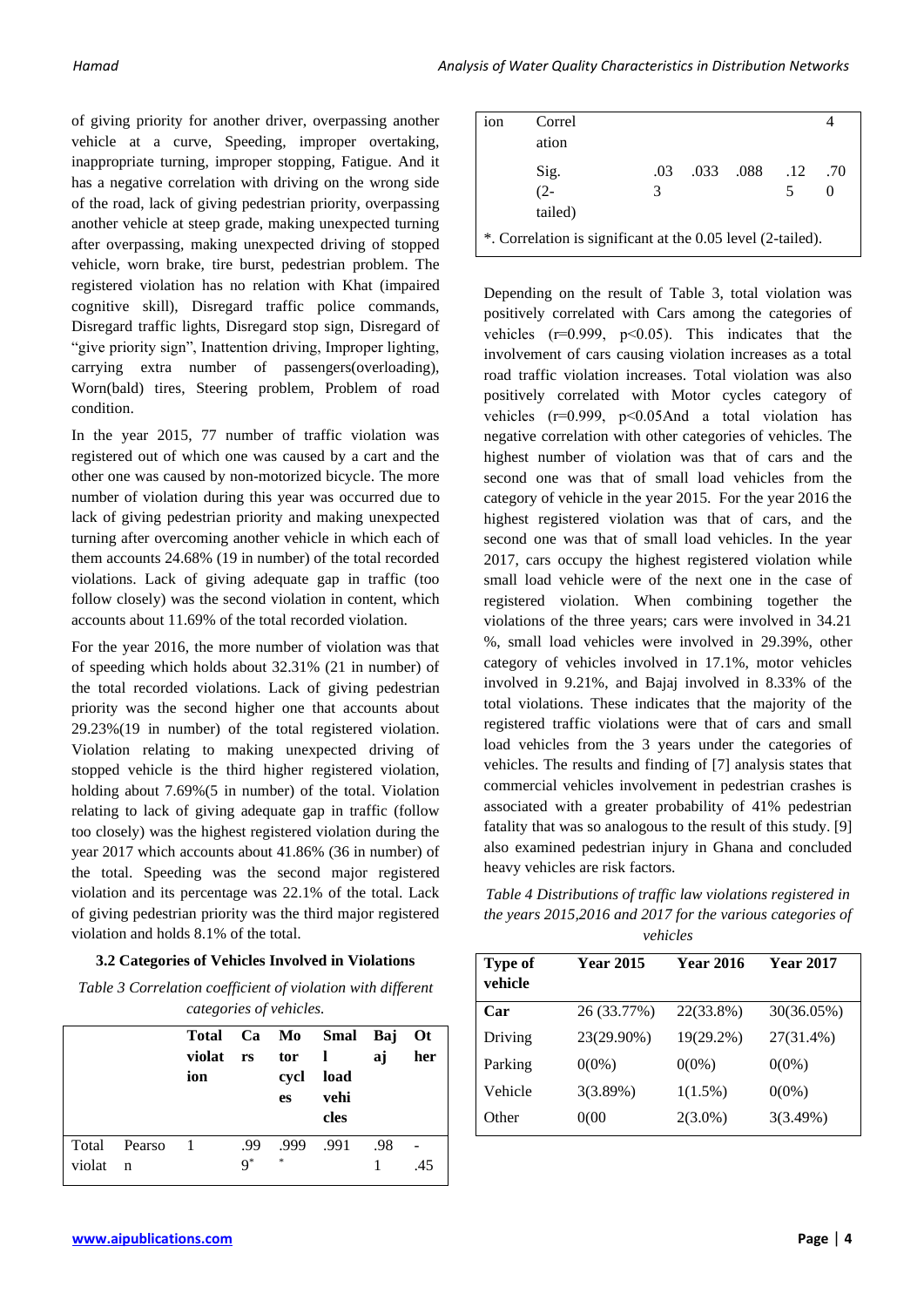| Two                 | $7(9.09\%)$ | 5(7.7%)    | 9(10.47%)  |
|---------------------|-------------|------------|------------|
| wheeler             |             |            |            |
| motorized<br>cycles | 7(9.09%)    | $4(6.2\%)$ | 8(9.3%)    |
| Driving             | $0(0\%)$    | $0(0\%)$   | $0(0\%)$   |
| Parking             | $0(0\%)$    | $0(0\%)$   | $0(0\%)$   |
| Vehicle             | $0(0\%)$    | 1(1.5%)    | 1(1.16%)   |
| Other               |             |            |            |
| <b>Small load</b>   | 22(28.57%)  | 21(32.3%)  | 24(27.91%) |
| vehicles            | 21(27.27%)  | 20(30.8%)  | 22(25.58%) |
| Driving             | $0(0\%)$    | $0(0\%)$   | $0(0\%)$   |
| Parking             | $0(0\%)$    | $0(0\%)$   | $0(0\%)$   |
| Vehicle             | 1(1.3%)     | $1(1.5\%)$ | 2(2.33%)   |
| Other               |             |            |            |
| Bajaj               | $7(9.09\%)$ | 2(3%)      | 10(11.63%) |
| Driving             | 7(9.09%)    | 1(1.5%)    | 10(11.63%) |
| Parking             | $0(0\%)$    | $0(0\%)$   | $0(0\%)$   |
| Vehicle             | $0(0\%)$    | $0(0\%)$   | $0(0\%)$   |
| Other               | $0(0\%)$    | 1(1.5%)    | $0(0\%)$   |
| Other               | 12(15.58%)  | 14(21.5%)  | 13(15.12%) |
| Driving             | 11(14.29%)  | 13(20%)    | 12(13.95%) |
| Parking             | $0(0\%)$    | $0(0\%)$   | 1(1.16%)   |
| Vehicle             | 1(1.3)      | $0(0\%)$   | $0(0\%)$   |
| Other               | $0(0\%)$    | $1(1.5\%)$ | $0(0\%)$   |
| Non-                | $3(3.9\%)$  | 1(1.5%)    | $0(0\%)$   |
| motorized           |             |            |            |
| cycles and<br>carts | $0(0\%)$    | 1(1.5%)    | $0(0\%)$   |
| Driving             | $0(0\%)$    | $0(0\%)$   | $0(0\%)$   |
| Parking             | $0(0\%)$    | $0(0\%)$   | $0(0\%)$   |
| Vehicle             | $3(3.9\%)$  | $0(0\%)$   | $0(0\%)$   |
| Other               |             |            |            |
| Total               | 77(100%)    | 65(100%)   | 86(100%)   |
|                     |             |            |            |

## **3.3 Categories of Violations**

*Table 5 Coefficient of correlation between total violation and various categories of violation.*

| tion |  | ions                                                                                                                                                  |
|------|--|-------------------------------------------------------------------------------------------------------------------------------------------------------|
|      |  |                                                                                                                                                       |
|      |  | Tota Drivi Parki Vehic Othe<br>ng ng le r<br>viola violat violat violat violat<br>ions ions ions<br>Total Pearso 1 .998 <sup>*</sup> .822 -.160 -.082 |

| tion                                                        | Correl<br>ation           |      |      |      |      |  |
|-------------------------------------------------------------|---------------------------|------|------|------|------|--|
|                                                             | Sig.<br>$(2 -$<br>tailed) | .035 | .386 | .898 | .948 |  |
| *. Correlation is significant at the 0.05 level (2-tailed). |                           |      |      |      |      |  |

Among the categories of violations, driving violations have positive relation with the total registered violations  $(r=0.998, p<0.05)$ . Other violations have negative relationship with the total violations. The highest registered violation was that of driving related violation in the 3 years (89.61% in year 2015,89.23% in the year 2016, and 91.86% in the year 2017). Parking related violation was registered only in the year 2017 representing about (1.16%) of the total. Out of the total, 5.19% and 1.54 % of vehicle related violations were registered in the year 2015 and 2016, and no vehicle related violation in the year 2017.Other related violation occupied 5.19% in year 2015,9.23% in year 2016, and 6.98% in the year 2017. By combining the violation of the three years, driving violation holds about 90.35% of the total, other violation holds about 7.02% of the total and vehicle violation was 2.19%.

## **3.4 Violations Related with the Driving Experience**

*Table 6 Coefficient of correlation between violation and driving experience of driver.*

|                                                                                                                             |                                           | Tota<br>l<br>viola<br>tions | Hav<br>en't<br>lice<br>nse | bel<br>$\mathbf{0}\mathbf{W}$<br>1<br>ye<br>ar | 1-<br>2<br>ye<br>ar   | $2 -$<br>5<br>ye<br>ar | $5-$<br>10<br>ye<br>ar | Ab<br>ove<br>10<br>yea<br>r |
|-----------------------------------------------------------------------------------------------------------------------------|-------------------------------------------|-----------------------------|----------------------------|------------------------------------------------|-----------------------|------------------------|------------------------|-----------------------------|
| Total<br>viola<br>tions                                                                                                     | Pears<br>on<br>Corre<br>lation            | 1                           | .997                       | .60<br>8                                       | 1.0<br>$0^{\ast\ast}$ | .9<br>98<br>*          | $\cdot 0$<br>40        | .94<br>9                    |
|                                                                                                                             | Sig.<br>$(2 -$<br>tailed<br>$\mathcal{E}$ |                             | .050                       | .58<br>4                                       | .00.<br>8             | $\cdot$<br>44          | .9<br>74               | .20<br>5                    |
| **. Correlation is significant at the 0.01 level (2-tailed).<br>*. Correlation is significant at the 0.05 level (2-tailed). |                                           |                             |                            |                                                |                       |                        |                        |                             |

The total registered violation has a positive and strong relation with driving experience with in the range of 1-2 year  $(r=1, p<0.01)$ . Positive and relatively strong correlation was also observed between total violation and driver having driver experience of 2-5 year (r=0.998,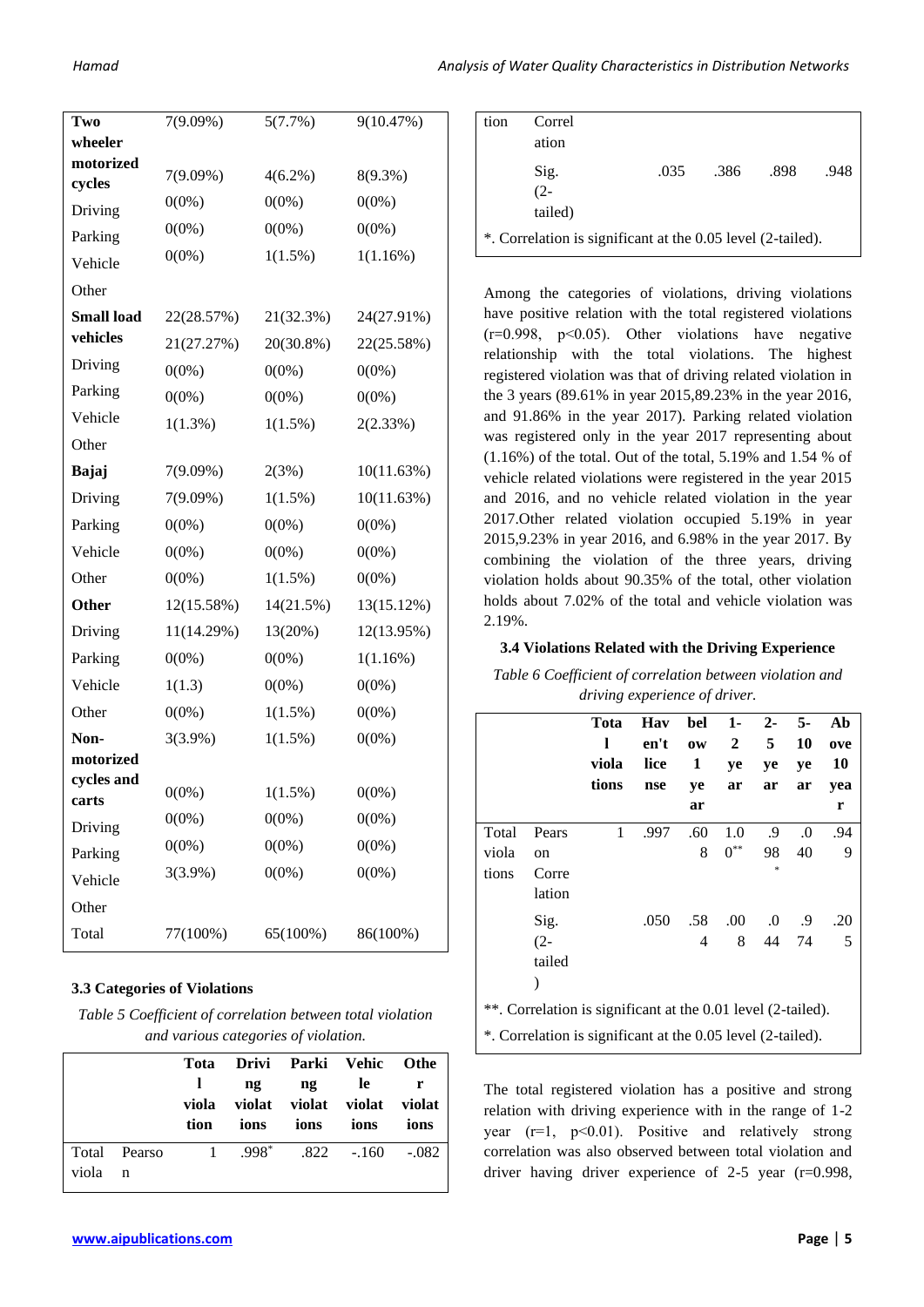p˂0.05). Out of the total violation in year 2015, 33.77% of violations was caused by drivers whose driving experience was within the range of 2-5 year and was the highest registered violation relating to driving experience. The next higher driving experience of driver that violate traffic law was those having below one year driving experience in which its involvement was about 20.78% of the registered traffic law violations. This indicates that drivers having 1- 5 year driving experience were the major violators of traffic laws within this year.

In the year 2016, drivers having driving experience within the range of 5-10 year were the higher violators holding about 32.3% of the total violations. Driving experience within the range of 2-5 year was the second higher representing about 27.69% of the total violations. 12.3% of the total violations were related to those drivers having above 10 year driving experience. Driving experience for about 18.46 % of the total violation were not known.

For the year 2017, the majorities of the registered traffic law violations were caused by the drivers having 2-5 year of driving experience which represents about 36.05 % of the total violations. Violations performed by drivers having 5-10 year of driving experience represents 27.91 % of the total. And 9.3 % of the registered violations were related to drivers having 1-2 year of driving experience. From this result, the majority of the drivers vulnerable to traffic law violations were those having 2-5 year of driving experience. Out of the total violation of the three years, drivers having driving experience of the range 2-5 year contributed 32.89% of the total, 5-10 year driving experience have contributed 25% of the total and above 10 years have contributed 11.4% of the total. 1-2 year have contributed 10.1% of the total. The result of this finding was analogous to that of [5] that articulates young and novice drivers are subjected to an increased risk of road traffic crashes compared to older and more experienced drivers. [10] determined novice drivers increase the fatality of traffic crashes which is nearly similar to this result.

### **3.5 Age of the Driver**

*Table 7 Correlation between age of driver and registered total violation*

|               |                       | Total<br>violati<br>on | Belo<br>w 18<br>year | 18-<br>30<br>year | $31-$<br>50<br>yea<br>r | abo<br>ve<br>51 |
|---------------|-----------------------|------------------------|----------------------|-------------------|-------------------------|-----------------|
| Total         | Pearson               | 1                      | .957                 | 1.00              | .91                     |                 |
| violati       | Correlati             |                        |                      | $0^*$             | 3                       | .012            |
| <sub>on</sub> | on                    |                        |                      |                   |                         |                 |
|               | $Sig. (2-$<br>tailed) |                        | .188                 | .011              | .26<br>8                | .993            |

## \*. Correlation is significant at the 0.05 level (2-tailed).

Depending on the result of Table 7, There was a positive and strong relationship between total violation and driver age of the range 18-30 year ( $r=1$ ,  $p<0.05$ ). Violation was also positively correlated with age of the driver of below 18 years,31-50 year. During the year 2015, 53.25 % of the total registered violation was caused by drivers whose age was within the range of 18-30 year. Drivers whose age was within the range of 31-50 year and below 18 years have contributed 23.38 % and 11.69 % to the total registered violations respectively. This indicates that drivers whose ages were within the range of 18-30 years were highly contributed to the total violation.

In the year 2016, 46.15% of the total violations were caused by the drivers whose ages were within the range of 18-30 years and 26.15 % of the violations were done by the drivers whose ages were within the range of 31-50.

For the year 2017, 53.49 % of the total violations were caused by the drivers whose ages were within the range of 18-30 year. And 23.26 % of the violations were from the drivers whose ages were within the range of 31-50 year. For the total violation of the three years; drivers whose age was within the range of 18-30 year contributed 51.31% to the total, within the range of 31-50 contributed 24.12% of the total, below 18 years contributed 12.28% to the total and above 51 years old contributed 6.14% to the total. [8] reached the same conclusion that young drivers under 25 increase crash severity.

### **3.6 Safety Traffic Law Enforcement**

By taking the traffic law enforcement activities for the three years together, the safety related traffic law enforcement was 89.96 % of the total activities performed by the traffic police. Greater amount of traffic law enforcement activities related to cars, motorized twowheeler, small load vehicles, Bajaj, and others was safety TLE (safety traffic law enforcement). Out of driving violations, the main violations were related to lack of giving pedestrian priority, lack of giving adequate gap (follow too closely), and speeding. And the left of them could be considered as other violations of driving violation category

From the total of safety TLE activities, violation related to lack of giving pedestrian priority accounts 19,19 and 7 in the year 2015,2016, and 2017; violations related to lack of giving adequate gap accounts about 9,3, and 36 in each of the respective three years; violation relating to speeding accounts about 7,21, and 19 in each year respectively; and violations relating to others accounts about 35,15, and 21 in the three years respectively.